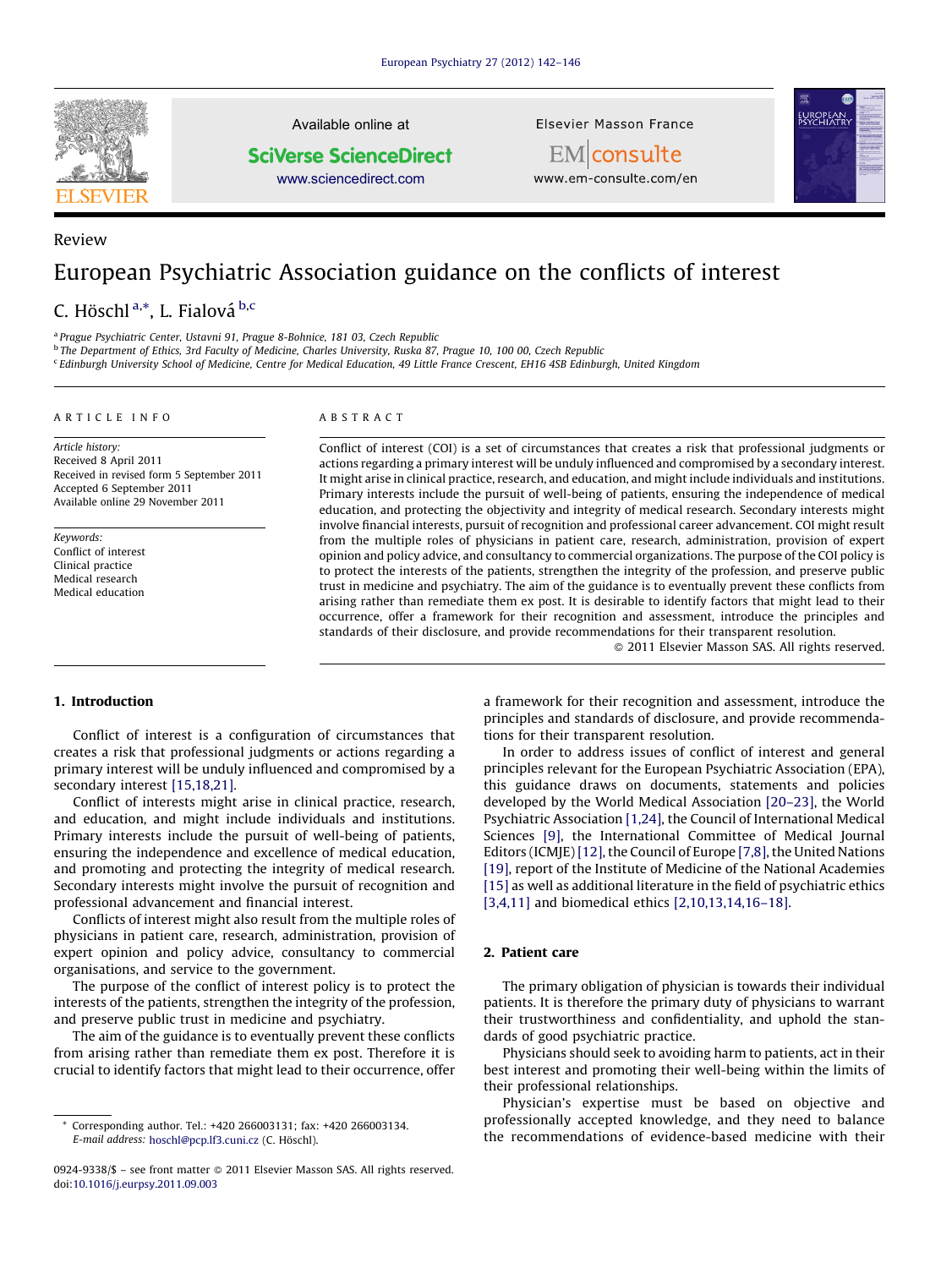experienced clinical autonomy to ensure optimal treatment and care of their individual patients.

Physicians are required to secure from the patient fully informed consent with any diagnostic and therapeutic procedures they recommend. Provided information must be adequate and veracious communication of the nature, purpose, risk, benefits, and alternatives of their participation in treatment regime and care. Physicians need to ensure that the patient is competent to grant his consent, that they fully understand this information, and that their consent is voluntary. In specific situations, the involuntary and/or compulsory medical intervention and coercion is needed in the interest of the patient. These measures aimed primarily to protect a patient and/or other persons in his/her environment are regulated by law in the respective European countries.

The information and recommendation provided to the patient must not be distorted by any competing interests, such as inconvenience of time and resources, intention to include patient into research project, or personal benefit from preferred form of treatment (such as referrals to private institutions, rewards or remuneration of prescription practices).

Therapeutic recommendations and prescription practices must not be unduly influenced by competing interests of third parties, such as private (for-profit) institutions, pharmaceutical industry, and insurance companies that would not be congruent with the best interest of the patients. It might also concern compliance with government policies, if the public interest (e.g. introducing a new drug into clinical practice) is in clash with the individual interest (not to serve as an experimental subject). Therefore, physicians are recommended not to accept any gifts or enter into gratuitous relationships with these third parties, since that might bind them to reciprocity and favourable response in situations that should be independent of external influences. If they indeed do accept gifts, sponsorship, or enter into contractual relationship with these parties (such as consultancy or membership at advisory boards), they are required to disclose this to their employers, professional bodies and affiliated academic institutions, as well as to their patients, to ensure the transparency of potential conflict of interests.

Patients must be treated fairly and without discrimination based on their attitudes and convictions. Treatment and care should be sensitive to social, psychological, cultural and spiritual needs of the patients, and physicians need to collaborate with other professionals to address these needs. Communication regarding their patients must respect confidentiality and discretion. Physician should not pursue any additional interests in specific forms of treatment, such as personal preference of psychotherapeutic, religious, or moral orientation.

With respect to their fiduciary role, physicians are obliged to truthfully disclose and apologize for any error and negligence they are responsible for in the course of the treatment. This should take place in a sensitive manner in appropriate time and setting, and need to be followed by adequate restitution.

Physicians should aim for close collaboration with the family and community of the patient, as far as these might contribute to their patient's well-being. However, if these families or communities pursue interests that might be detrimental to the well-being of patients, physicians are obliged to protect patient's best interests and rights. Physicians also need to be concerned with the wellbeing and safety of patient's families and communities if these are adversely influenced by the condition and actions of their patients, and must address these concerns in collaboration with other health care professionals, social workers, and relevant civil authorities, where necessary. However, these concerns should not compromise the primary obligations of physicians to their patients.

Physicians are responsible for advocating the interests of patients to the state and other relevant authorities. When appointed to administrative, consultancy, or political posts, they must aim for fair and just treatment of their patients as citizens.

When the physician is appointed to witness in civil or forensic legal matters regarding a patient or other person (i.e. addressing their competence, capacity, or accountability), they must offer honest and truthful account. There must also be a clear demarcation of the physician's dual role in advocating the interests of patients or clients, and protecting the interests of the society. The patient or an investigated person must always be fully informed on the nature and possible consequences of the assessment. Physicians should not accept the role of expert witness in the case of their own patients.

Additional guidance on the ethical and legal framework of clinical practice is to be sought in the Convention on Human Rights and Biomedicine of the Council of Europe [\[7,8\],](#page-4-0) Madrid Declaration on Ethical Standards for Psychiatric Practice of the World Psychiatric Association [\[24\],](#page-4-0) the Principles for the Protection of Persons with Mental Illness and for the Improvement of Mental Health Care of the United Nations [\[19\]](#page-4-0) and the CINP code of conduct [\[6\].](#page-4-0) For a comprehensive review of ethical issues arising in psychiatric care and research we refer to recently published book Ethics in Psychiatry: European Contribution [\[11\]](#page-4-0).

## 3. Medical research

Medical research aims to contribute to the advancement of medical sciences and their application for patients benefit in preventive, diagnostic, and therapeutic interventions.

The society delegates this task to physicians and researchers, which implies their responsibility for ensuring the integrity and overall asset of research as well as responsible custody over public funds in both clinical and preclinical (basic) research. To ensure this, the research initiated or conducted by the physician should address a question of sufficient value, the study must employ a scientifically valid design to answer the research question, must be conducted honestly, and research findings must be reported accurately and promptly, without exaggeration of benefits or minimization of harmful effects. Physicians are advised to conduct research only if it is related to their field of expertise, should pursue adequate training in the conduct of research and principles of research ethics, and undertake research only after the research project approvalhas been granted by the competent institution (usually ethics review committee) that independently examined its ethical acceptability. Authorship should be determined prior to the research commencement and should be based on substantive scientific contribution.

In any forms of research with human participants ('subjects'), physicians must protect the life, health, dignity and identity of human beings, respect their rights to integrity and freedom. The well-being of individual research participants must take precedence over all other interests of society or science, and their participation in research should not put them at a disadvantage with respect to medical care. Research on human participants is regulated by international documents and national legislations, and researchers are obliged to acquaintance and abide with principles stated in these documents, namely the Declaration of Helsinki of the World Medical Association [\[20\],](#page-4-0) Convention on Human Rights and Biomedicine with its Additional Protocol concerning Biomedical Research of the Council of Europe [\[7,8\],](#page-4-0) and International Ethical Guidelines for Biomedical Research Involving Human Subjects of the Council for International Organisations of Medical Sciences [\[9\].](#page-4-0)

Consent to participation in research must by voluntary and informed. The physician is responsible to inform patients/research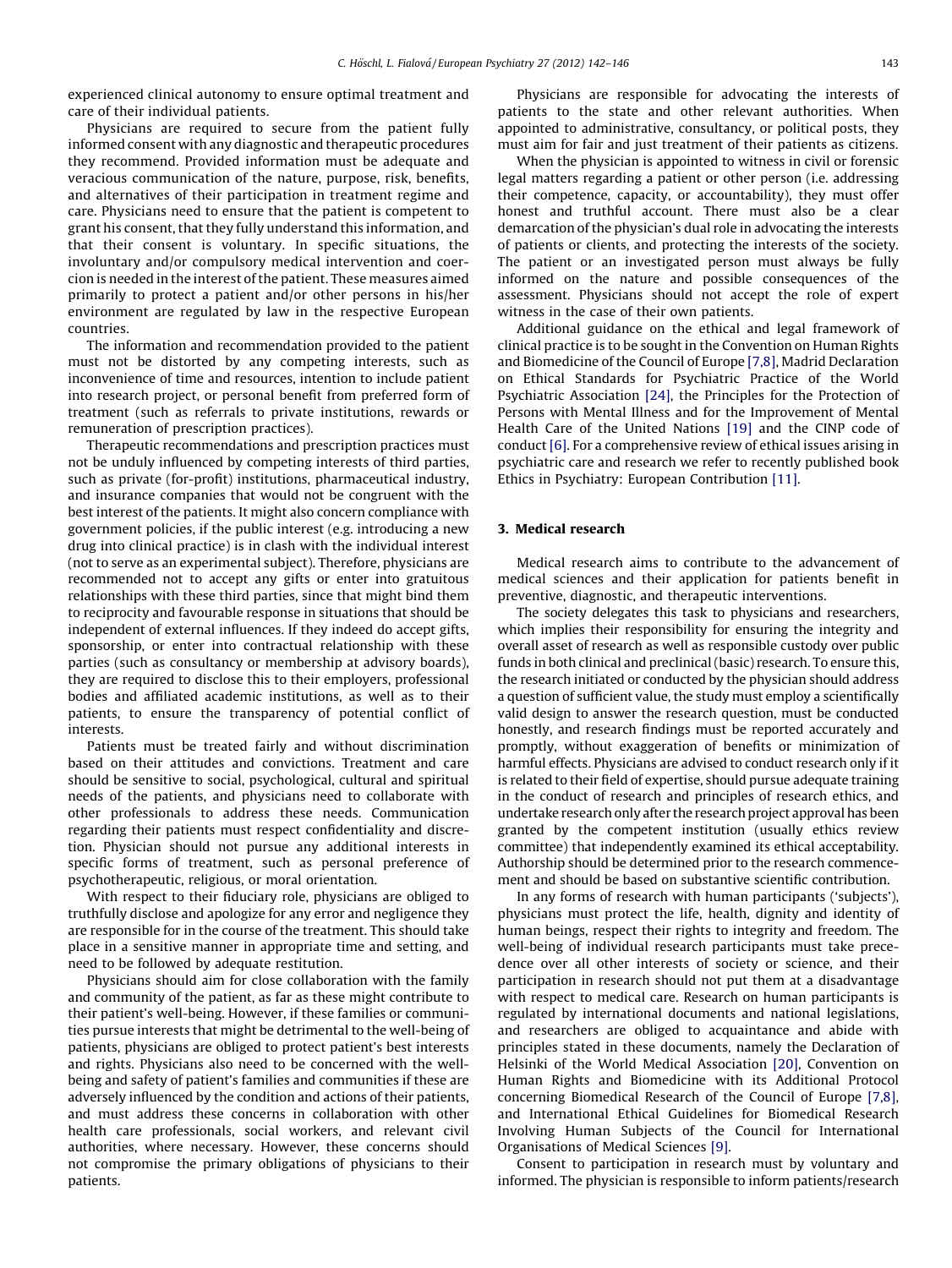participants about the purpose, nature, risks, benefits, and alternatives associated with their participation, and ensure they understand this information. All data must remain confidential and may be used only for purposes specified in the informed consent documentation.

Clinical trials that evaluate medical interventions and provide an analysis of quality, safety and efficacy of particular compound or evaluate multiple compounds for their comparative value can be randomized and non-randomized. Randomization should follow the principle of equipoise, i.e. randomization should be employed only in situations where there is genuine uncertainty as to which one of the available treatment is the most effective and safest for given condition. Randomized studies should aim at using standard treatment rather than placebo to ensure that participants are provided standard care in accordance to currently available evidence. The use of placebo, or no treatment, is acceptable in studies where no current proven intervention exists; or where for compelling and scientifically sound methodological reasons the use of placebo is necessary to determine the efficacy or safety of an intervention and the patients who receive placebo or no treatment will not be subject to any risk of serious or irreversible harm. Extreme care must be taken to avoid abuse of this option.

Research in the area of public health (epidemiology, health policy, service research, prevention of disease research) should in addition to the concern for individual patients give a due consideration to the risks and benefits to society, and should be guided by the principle of justice. Researchers should be aware of the potential conflict of interest arising from the involvement of the government that might potentially compromise the interests of individual patients in the name of greater societal good.

#### 4. Research sponsored by commercial entities

Clinical research (pharmaceutical trials) is predominantly sponsored by commercial entities. Patients and public benefit from constructive collaboration between academic medicine and industry that introduces new diagnostic and therapeutic possibilities. However, this collaboration poses additional risks to the neutrality and objectivity of research by introducing new incentives and compensations that might unduly influence professional judgments. Moreover, the determination of priorities of clinical research and direction of basic medical research might be distorted by the interests of third parties. It is therefore necessary to acknowledge these potential conflicts of interest that might arise in any stage of research, and introduce precautionary measures to ensure the integrity and objectivity of scientific investigation.

In order to protect the interests of patients and society, the following principles should be observed in addition to conditions specified by national legislations:

Patient interests and scientific integrity must be paramount. Researchers should not agree on participation of the study that does not represent significant contribution to substantial research question and that might only serve marketing purposes.

Physicians may conduct research funded by a commercial entity only if they do not allow themselves to be subject to external pressure regarding the design, results, and publication of their research. The terms and condition of their contract must be disclosed to their employing institution and ethics review committee. Researcher's compensation should be based on their time and effort and must not be connected to the result of the research. Psychiatrists engaged in research should affirmatively disclose the existence and nature of their relationships with industry to potential research subjects.

The researcher should ensure that participants included in the study have given written agreement in accordance with principles of informed consent. Information about research participants must not be passed to the sponsoring company without the consent of the individuals concerned. The researcher retains the right to release relevant information to research participants in any point of the study.

It is reasonable that participants in research may be reimbursed for their time, expenses, and inconvenience. However, researchers should also ensure that these reimbursements do not constitute an inducement to participate.

Researchers should retain control of and have full access to all trial data, and should decline non-disclosure clauses. Any business confidentiality must be time-limited. If data for jointly authored publication are analyzed by commercial organisation, full access to the raw data and analyses must be available to the participating researcher, who should have full access to the entire process of data analysis. Ownership of research data should rest with the investigator, who has the right to publish negative results and thereby prevent exposure of future participants to potential harm if the research is to be repeated. The responsibility of individual researchers in the team has to be declared and contracted in advance.

The presentation or publication of the results must not be unduly delayed or otherwise obstructed or subject to censorship or distortion of findings. Authorship should be determined prior to the research commencement and should be based on substantive scientific contribution. Researchers should not agree to 'author' articles that have been ghostwritten for them by commercial entities or their contractual partners. The results are made public with the name of the sponsoring entity disclosed, along with the statement disclosing the information on who initiated and requested the research.

The researcher may not enter into affiliation with a commercial entity such as consulting or membership on an advisory board, unless the affiliation does not compromise their integrity and obligations to their patients. These affiliations must be fully disclosed in all relevant situations such as articles, reports and lectures.

All relevant and material researcher relationships and interests must be disclosed to potential research participants, research ethics committees, institutions where research is conducted as well as to the regulatory oversight bodies. This information must be also disclosed to medical journals publishing the results of the study, as well as to the audience to which the results are presented at medical conferences and educational events. Researchers should not have financial interest in a company sponsoring research or compound being studied. Some authors [\[5\]](#page-4-0) propose a radical reform of researcher-industry relationships: Manufacturers should produce, not evaluate new drugs. The independence of regulatory bodies should be strengthened and patent protection should be reduced.

#### 5. Medical education

Education of medical students and physicians is essential for ensuring excellence of clinical care and medical research. In the course of clinical training, the educational needs of students and residents and the quality of their training experience must be balanced with the best interests of patients, which must take precedence if these are in conflict. Students need to be taught to be sensitive to their patients' needs and to advocate their best interests. Physicians must ensure that trainees receive supervision commensurate with their level of training. Patients should be made aware that their medical care might be performed partially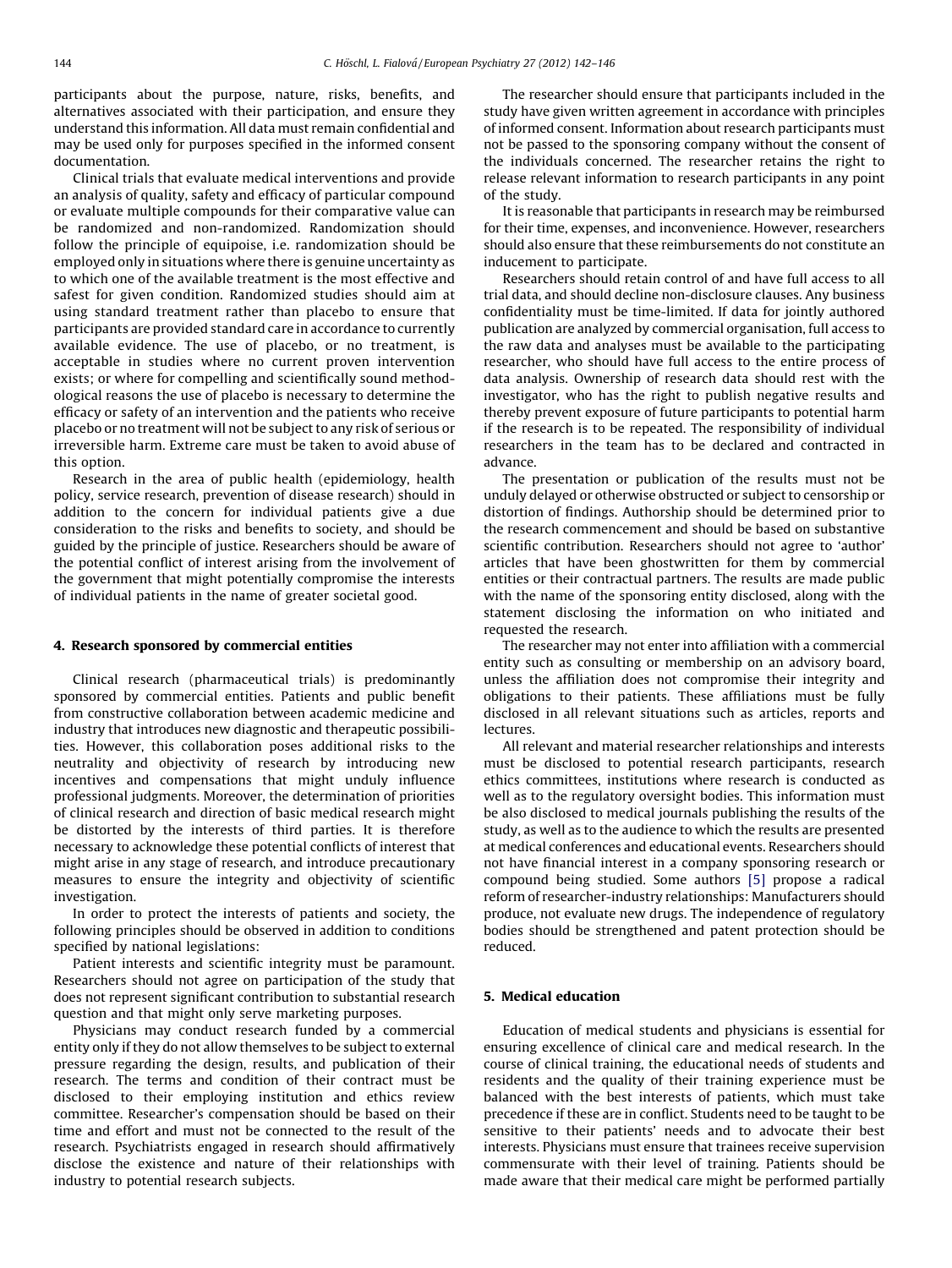by students and physicians in training and consent to this. Refusal by a patient to involve trainees in their care should not affect the amount or quality of care they subsequently receive.

The responsibility for ensuring the quality of medical education rests on the educators and institutions involved. These institutions also need to regulate the rules of the sponsorship of educational events by commercial organisations, to prevent unjustified and biased influence on the medical profession. If the commercial organisations support medical educational activities, the professional institutions must retain control of the title, scientific and educational content of any event, and the acceptance of advertising must never imply an endorsement of the commercial organisation's products.

Presentations and lectures at such conferences and continual medical education events must be scientifically accurate and give balanced review of current evidence. Students, residents and attendees of continual medical education events should be granted objective and state-of-the-art information, based on the evidence and undistorted by additional interests of educators, institutions involved in provision of training, or interests of third parties, such as commercial entities. Students and physicians must be provided with means to assess the independence and objectivity of information provided at educational events. Any affiliation of medical educators with commercial organisation including consulting and membership on an advisory board must be made publicly available in order to maintain the transparency and objectivity of the educational process. In a more radical approach, the industry should be excluded from medical education at all [\[5\].](#page-4-0) Honoraria for speakers or delegates at conferences and educational events must be declared to the participants, and their presentation must include declaration of any competing interests, such as affiliation with commercial entity and sponsorship of presented research. This information must also be disclosed in all publications resulting from the meeting. Participating physicians must not receive payment directly from a commercial entity to cover their travel expenses, room and board, or compensation for their time, must not accept unjustified hospitality, and receive payments to cover expenses for accompanying persons.

#### 6. Issues related to professional organisations and institutions

The Academic organisations and institutions responsible for clinical care, medical research and education must retain their independence from the adverse third party influence to ensure the quality and objectivity of medical practice, science and education. It is recommended that institutions providing medical care, conducting medical research and are involved in medical education adopt conflict of interest policies, including standards of disclosure of potential conflict of interests. Principles of disclosure should be established independently by scientific journals, institutions of medical research and education, and these need to be required and monitored by independent body and made available to the interested public. Advertisement of commercial entities should be regulated by organisers of medical conferences and publishers of scientific journals.

#### 7. Clinical practice recommendations

Commercial sponsorship and advertising may not be used to support the publication or distribution of guidance on good practice, or consensus statements such as clinical guidance. Where physicians are appointed to advice on the diagnostic classification manuals, they need to be aware of the potential pressures from commercial organisations to advocate for their interests. Physicians are advised to ensure their recommendation is based on the

evidence provided by independent research, and their recommendation is not influenced by the interests of third parties. Increased attention to declaration of potential conflict of interest should be required by the organisation requesting the advice.

#### 8. Research/ethics review committees

With regard to medical research, institutions should establish independent committees to assess research protocols, both in terms of scientific merit, soundness of research design and methodology (this is a questionable requirement which is still a matter of discussions - ethical aspects, however, involve often also factual and methodological justification and acceptability of a trial) and the ethical acceptability of such research. The purpose of this independent and multidisciplinary examination is to protect the dignity, rights, safety and well-being of research participants, and examine the objectivity and scientific asset of the research project. Measures must be taken to assure the independence of the ethics committee, which must not be subject to undue external influences. Members of the ethics committee must declare all circumstances that might lead to a conflict of interest. Should such conflict arise, those involved must not participate in that review.

The ethics review committee must be given detailed description of the research project in written form, information on participant and their consent, and other information including description of ethical issues and potential conflict of interest. Specific guidance on information to be given to the ethics committee is to be sought in the Appendix of the Additional Protocol to the Convention on Human Rights and Biomedicine Concerning Biomedical Research of the Council of Europe [\[7\]](#page-4-0). The committee must produce an opinion containing reasons for its conclusions, and must be satisfied that no undue influence, including that of financial nature, will be exerted on persons to participate in research, with particular attention to vulnerable or dependent persons.

### 9. Journals (following the recommendation of International Committee of Medical Journals Editors)

All contributors to professional journals must clearly disclose their potential conflict of interest, including the funding of research, sponsorship and initiation of research. Editorial boards should do their best to ensure these disclosures are honest and complete.

All participants in the peer-review and publication process must disclose all relationships that could be viewed as potential conflicts of interest. Disclosure of such relationships is also important in connection with editorials and review articles, because it can be more difficult to detect bias in these types of publications than in reports of original research. Editors may use information disclosed in conflict-of-interest and financial-interest statements as a basis for editorial decisions. Editors should publish this information if they believe it is important in judging the manuscript.

Authorship credit should be based on substantial contributions to conception and design, acquisition of data, or analysis and interpretation of data, drafting the article or revising it critically for important intellectual content, and final approval of the version to be published. Authors should meet all of these conditions and each author should have participated sufficiently in the work to take public responsibility for appropriate portions of the content.

For further guidance, see conflict of interest guidance of ICMJE [\[12\]](#page-4-0).